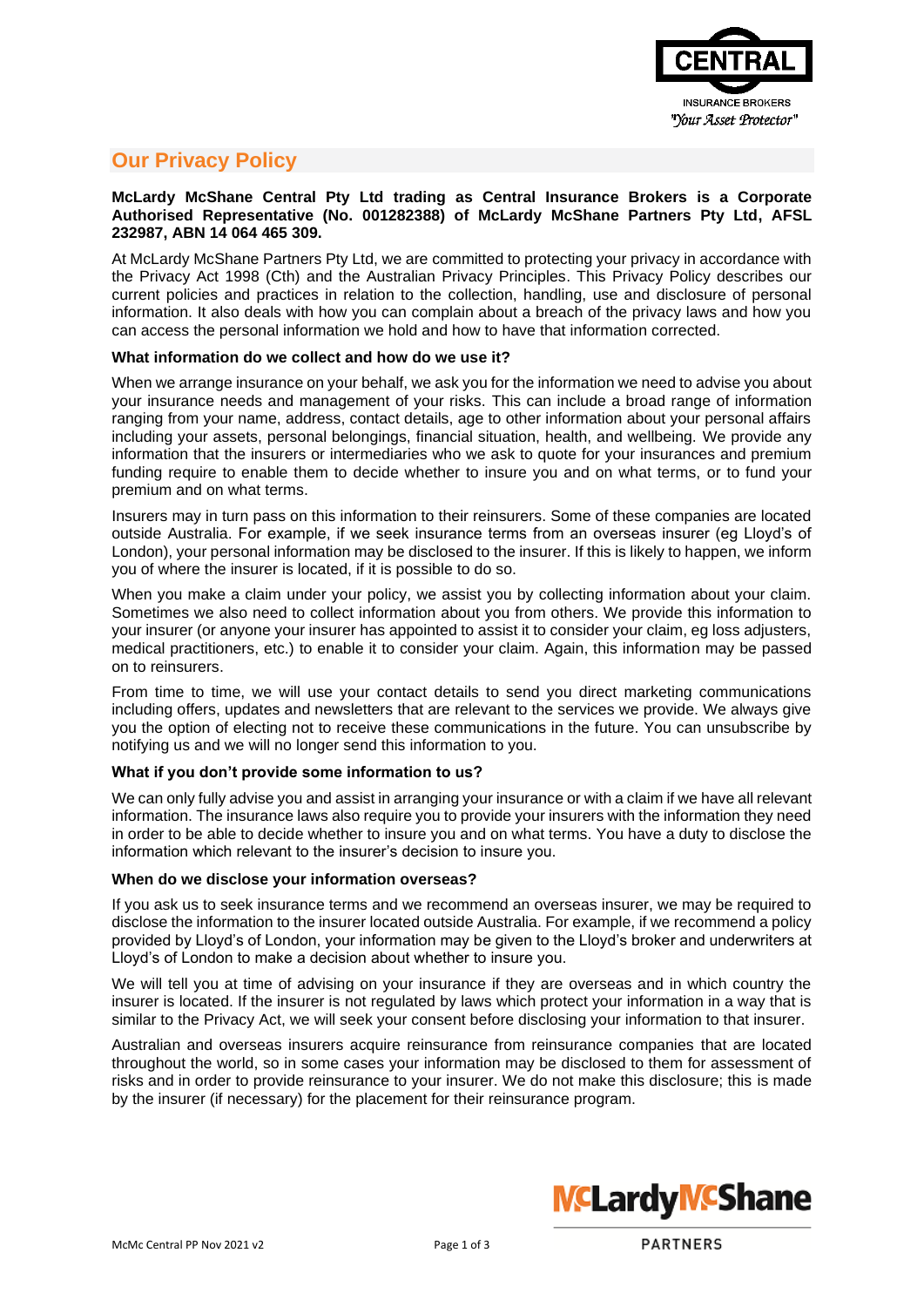

## **How do we hold and protect your information?**

We strive to maintain the reliability, accuracy, completeness, and currency of the personal information we hold and to protect its privacy and security. We keep personal information only for as long as is reasonably necessary for the purpose for which it was collected or to comply with any applicable legal or ethical reporting or document retention requirements.

We hold the information we collect from you initially in a working file, which when completed is electronically imaged and stored, after which any paper is destroyed in our onsite shredder. In some cases, your file is archived and sent to an external data storage provider for a period of time. We only use storage providers located in Australia who are also regulated by the Privacy Act.

We ensure that your information is safe by protecting it from unauthorised access, modification, and disclosure. We maintain physical security over our paper and electronic data and premises, by using locks and security systems. We also maintain computer and network security; for example, we use firewalls (security measures for the Internet) and other security systems such as user identifiers and passwords to control access to computer systems where your information is stored.

#### **Will we disclose the information we collect to anyone?**

We do not sell, trade, or rent your personal information to others.

We may need to provide your information to contractors who supply services to us, eg to handle mailings on our behalf, external data storage providers or to other companies in the event of a corporate sale, merger, re-organisation, dissolution or similar event. However, we will take reasonable measures to ensure that they protect your information as required under the Privacy Act.

We may provide your information to others if we are required to do so by law, you consent to the disclosure or under some unusual other circumstances which the Privacy Act permits.

#### **How can you check, update, or change the information we are holding?**

Upon receipt of your written request and enough information to allow us to identify the information, we will disclose to you the personal information we hold about you. We will also correct, amend, or delete any personal information that we agree is inaccurate, irrelevant, out of date or incomplete.

If you wish to access or correct your personal information please write to Meg Long, Privacy Officer, Level 3, Building 7, Botanicca Corporate Park, 570-588 Swan Street, Richmond VIC 3121.

We do not charge for receiving a request for access to personal information or for complying with a correction request. Where the information requested is not a straightforward issue and will involve a considerable amount of time, then a charge will need to be confirmed for responding to the request for the information.

In some limited cases, we may need to refuse access to your information, or refuse a request for correction. We will advise you as soon as possible after your request if this is the case and the reasons for our refusal.

#### **What happens if you want to complain?**

If you have concerns about whether we have complied with the Privacy Act or this privacy Policy when collecting or handling your personal information, please write to Meg Long, Privacy Officer, Level 3, Building 7, Botanicca Corporate Park, 570-588 Swan Street, Richmond VIC 3121.

Your complaint will be considered by us through our Internal Complaints Resolution process. We will acknowledge your complaint within 24 hours, and we will respond with a decision within 30 days of you making the complaint. If we need to investigate your complaint and require further time, we will work with you to agree to an appropriate timeframe to investigate. We will provide you with information concerning referring your complaint to the Australian Financial Complaints Authority if we cannot resolve your complaint.

### **Your consent**

By asking us to assist with your insurance needs, you consent to the collection and use of the information you have provided to us for the purposes described above.